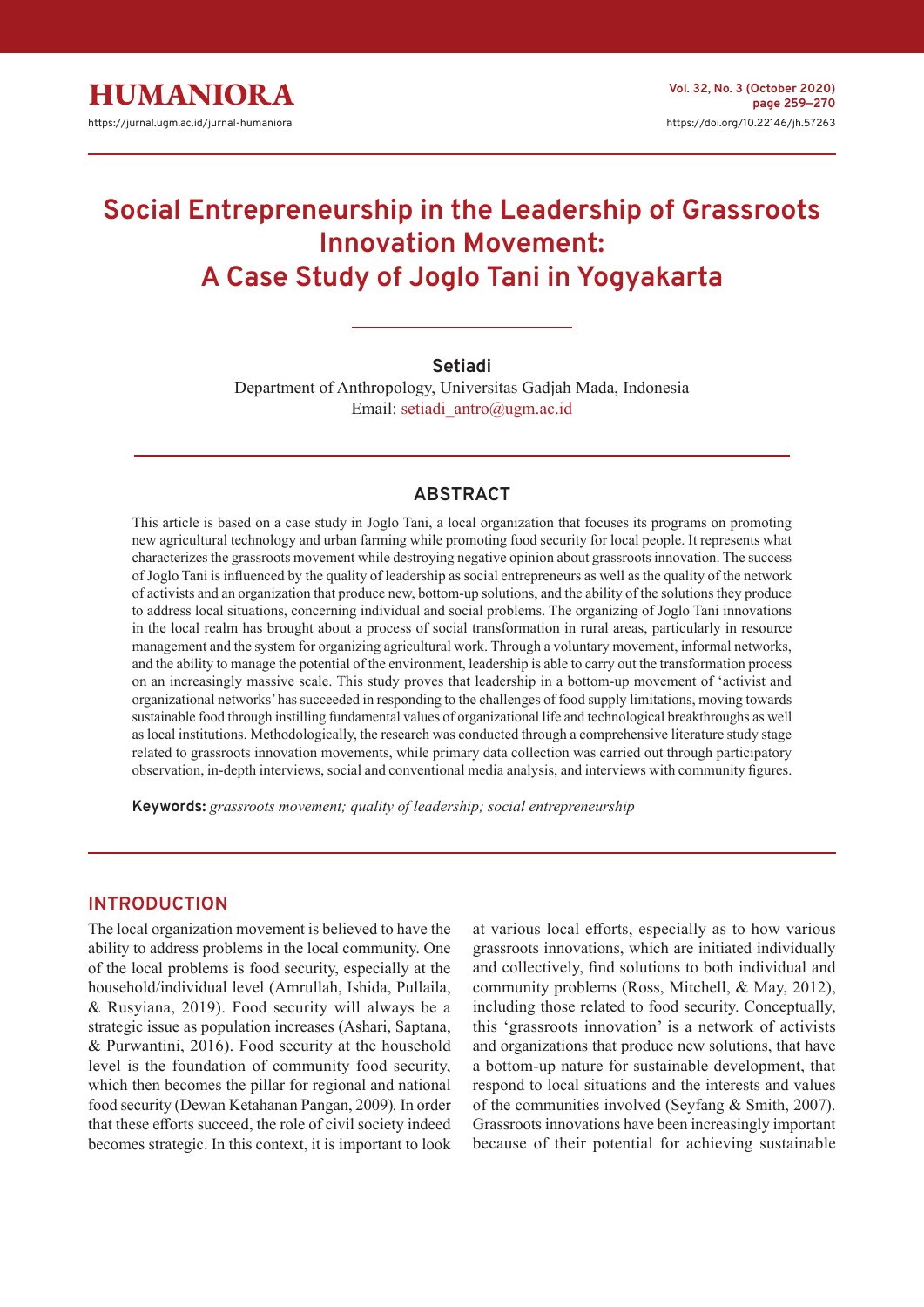development (Muok & Kingiri, 2015). The grassroots innovation movement can be perceived as a creative response to the modernization of the economy, politics and technological development and diverse social and environmental consequences with their many undesired impacts (Ziegler, 2017) for example, the impact of innovation in developing countries (Muok & Kingiri, 2015) related to technological change. In addition to being able to increase efficiency, it can also mean layoffs. The management of distribution models (Lee, et.al., 2018) also leads to differences in the concept of social justice and environmental problems. Eventually, responses to finding solutions emerge at the grassroots level (Smith, Fressoli, & Thomas, 2014).

Civil society organizations are the main actors in grassroots innovation (Hoppe, et.al., 2015). This is in line with the anatomy of this movement, in which initiatives tend to operate in the arena of civil society and involve committed activists who experiment with social innovation, using more environmentally friendly technology and techniques (Seyfang & Longhurst, 2016) and triggered by local interests at a particular time and place (Castro-Arce & Vanclay, 2020). In regard to Civil Society Organizations, there are currently 3,000 nongovernmental organizations in Indonesia (Sparrow & Widyanti, 2010) and are engaged in various fields such as environmental politics (Ardhian, Adiwibowo, & Sri Wahyuni, 2016), empowerment of oil palm farmers (Obie, Yusuf, & Sumai, 2019) and "farmer empowerment" through the strengthening of social capital (belief systems, networks and values) and kinship (Widiara, et.al., 2009). Through collective action, problems can be effectively solved, particularly those found among the poor living in densely populated urban areas or in agricultural systems (Coppock & Desta, 2013).

At the global level, the grassroots innovation has been developing rapidly. Examples of such innovation include community energy initiatives (Martiskainen, Heiskanen, & Speciale, 2018) in the eco-village movement (Magnusson, 2018) and seen in the community energy development (Magnusson & Palm, 2019) in Sweden. In addition, grassroots innovation has arisen in the fields of transportation (Ross, et al., 2012), water conservation in India (Verma, Tsephal, & Jose, 2004), education (Ghiso, et.al., 2013), (Ličen, Findeisen, & Fakin Bajec, 2017), and community-based energy management (Nolden, 2013). Other studies provide examples of structured grassroots innovations (Ustyuzhantseva, 2015): the ecofriendly village (Magnusson, 2018); sustainable food crop agricultural system (Laforge, Anderson, & McLachlan, 2017); democracy innovation issues (Smith & Stirling,

2016); human settlement innovation, food and energy (Smith, 2016); and community energy (Hargreaves, et.al., 2013). Initiatives such as community energy projects, community gardens, and local food marketing networks are examples of combinations of technological and social innovations (Martiskainen, et al., 2018). Looking at the examples of grassroots innovation, it seems that community actions for sustainable development shows promise in the context of socio-technical innovation (Seyfang & Longhurst, 2016). Scrutinizing the socioeconomic characteristics of communities, Lehner showed the importance of grassroots innovation (and frugal innovation) in Indonesia, India and Egypt (Lehner, Koldewey, & Gausemeier, 2018), and other developing countries to reduce mainstream innovation which generates economic gaps. It is the inclusiveness of grassroots innovation which is needed (Schillo & Robinson, 2017).

In my observation, the study of the dynamics of various institutional and organizational aspects is one of the important issues in grassroots innovation study. In the context of grassroots innovation, it is necessary to reorient new studies of organizations from academic orientation and the needs of the business elite to the study of how to change society (Tracey & Stott, 2017). Organizations have an important role as agents for social change and development (D'Souza, 1984). Studying organizations, as agents for social change, is studies of innovation that are triggered by individuals and communities in finding socio-economic solutions and promoting social entrepreneurship (Ross, et al., 2012). Refer to Seyfang and Smith, the term "grassroots innovations" is to describe the networks of activists and organizations generating novel bottom-up solutions for sustainable development. These innovations are also solutions designed to "respond to the local situation and the interests and values of the communities involved," Community-led "grassroots innovations" emphasize social innovations developed at the local level (Hoppe, et al., 2015:1903). In this context, it is important to understand that grassroots innovation is a form of citizen participation (Hoppe, et al., 2015) in solving local problems. An initiative of grassroots innovation, sustainability involves forms of organization, use of technology, skills, infrastructure, marketing and other organizational requirements (Smith, et.al., 2016). The strength of grassroots innovation is that the solutions offered are low cost, strong, easy to use and efficient (De Keersmaecker, et.al., 2013).

Departing from these strategic thoughts, this article, which is based on a case study on the Joglo Tani Group (a community empowerment group in Yogyakarta), intends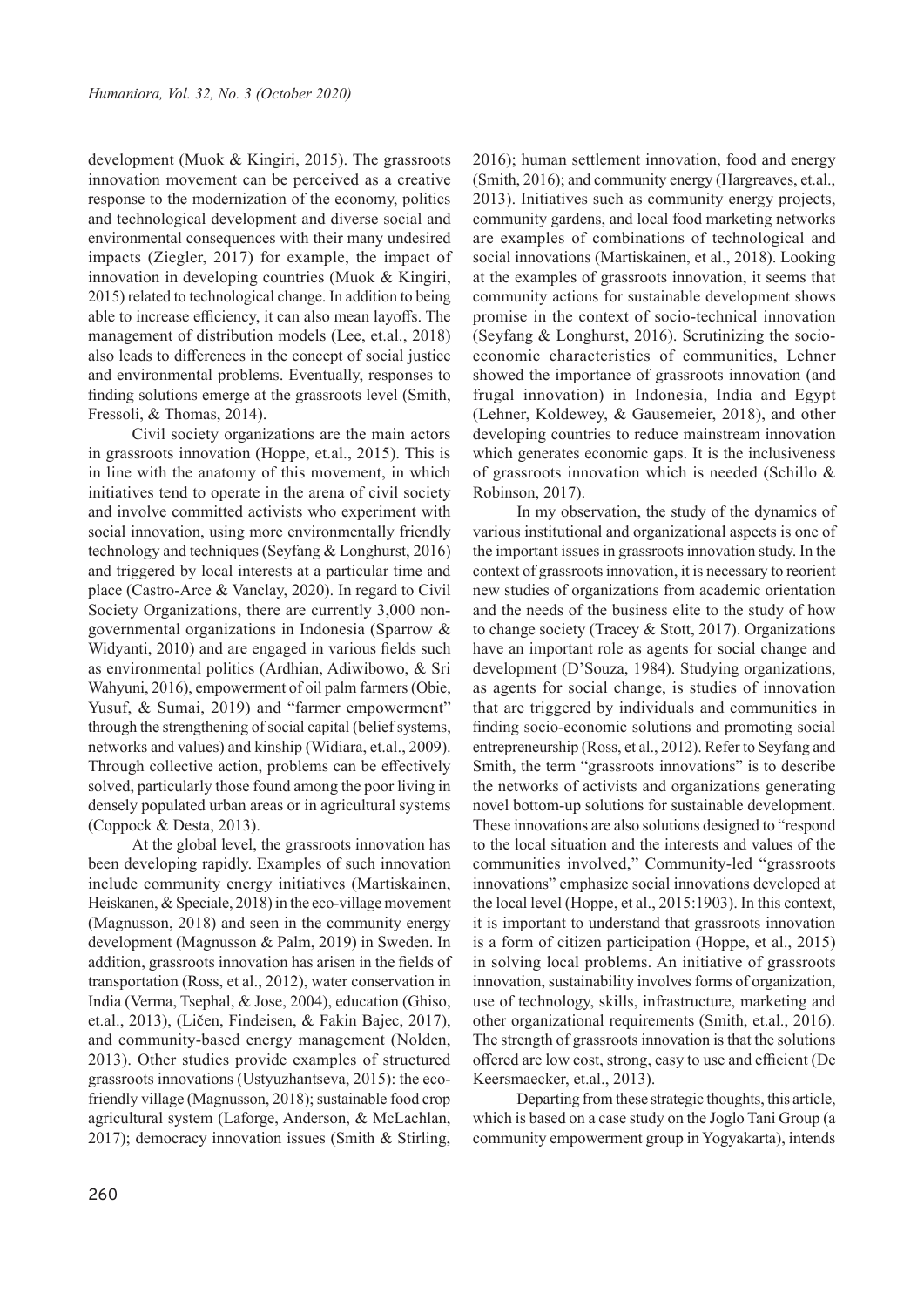to answer the questions of how social entrepreneurial values, reflected in the leadership of the empowerment movement, can last for a period of several decades and also how actors manage the dynamics of the movement so that they are able to carry out and express their values for the sustainability of their organizational activities. To answer these problems, I use the perspective of social entrepreneurship theory that can be defined as "the creation of a social value that is produced in collaboration with people and organisations from the civil society who are engaged in social innovations that usually imply an economic activity", with four key elements, namely social values, civil society, innovation and economic activities (Hulgård, 2010) and the concept of social entrepreneurial value (Nakamura & Horimoto, 2020). This theory explains the efforts and central role of the driving figures in Joglo Tani. A social entrepreneur does not focus on business results, but rather on how the final results of social business generates sustainable change in people's lives, and this change must be at the community level instead of the individual one (Ebrashi, 2013). Social entrepreneurship is an effort to find sustainable solutions to problems that have been neglected, which usually begin with small initiatives, and what is important is how to explain value creation and value capture in social entrepreneurship (Santos, 2012).

#### **RESEARCH METHODS**

This research focusses on a grassroots organization located in Yogyakarta named Joglo Tani. Joglo Tani, an acronym in Javanese which stands for "*Ojo Gelo dadi Petani*" (don't be disappointed being a farmer). This organization was chosen for several reasons. Firstly, it has been involved in community empowerment and has created many innovations in terms of organizational development models, supporting technologies for agricultural production process, social technology, and institutional experience, becoming a reference for agricultural-based economic development in Indonesia. Secondly, it has produced alumni who became pioneers of innovation in various regions and initiators of local community empowerment. Thirdly, this organisation has become a reference for activists and facilitates significant progress for the agricultural sector in small communities. I conducted a series of interviews, observations and Focus Group Discussions with activists involved in Joglo Tani's activities, members of its administration board, and target groups in the Yogyakarta Special Region. I also conducted a series of activities by visiting community groups that were assisted. Using this method, information on aspects of its program and technology sustainability was obtained.

The research was conducted in several stages. The first stage was a comprehensive literature review on: grassroots innovation; grassroots innovation movement; institutional issues, and; community involvement issues in disseminating and accepting innovation. The second stage was participatory observation. This activity was carried out by research assistants on organizational processes and institutional work of Joglo Tani groups. Through this activity various data and information related to intrinsic aspects of the organization was collected. The third stage was analysis of social and conventional media, particularly broadcasts, interviews of central figures of Joglo Tani, and statements of training participants and visitors to Joglo Tani. The fourth stage was incidental observation conducted beyond research activities in the form of frequent visits when I took postgraduate students of Anthropology of Gadjah Mada University students to Joglo Tani for field trips and social dynamics classes and social engineering classes. In addition, I also made personal visits to Joglo Tani.

#### **FINDINGS**

I gained a very good impression when I first entered the surroundings of Joglo Tani as to how effectively and efficiently the farming land had been used. It is located on land that is around 500 square meters, in the middle of which stands a *joglo* house building with various food crops and a system built for fish and animal husbandry. Although this land is not very extensive viewed from the perspective of agricultural business, it is used intensively, very effectively, and is very well ordered. Entering the area of Joglo Tani was like traveling into an organic garden. In the j*oglo* building, several banners decorate the main room, one of which reads: "intention, work, honesty, worship, and sincerity", philosophical values that describe the principles applied in its activities. Various forms of simple technological innovation are practiced in the production process of agriculture, animal farming, and fisheries. Various vegetables and fruits are planted using simple planting media on the land around the *joglo*  building. Likewise, livestock such as chickens, ducks and cows are raised in a simple way. Some ponds contain red tilapia, gourami and catfish. Catfish were also farmed in plastic barrels combined with vegetable plants. One of the ponds is used for food production with floating rice planting technology combined with fish and chicken farming using a battery-shaped cage above the pond.

The success of Joglo Tani has lasted for decades retaining a simple system of managing the organization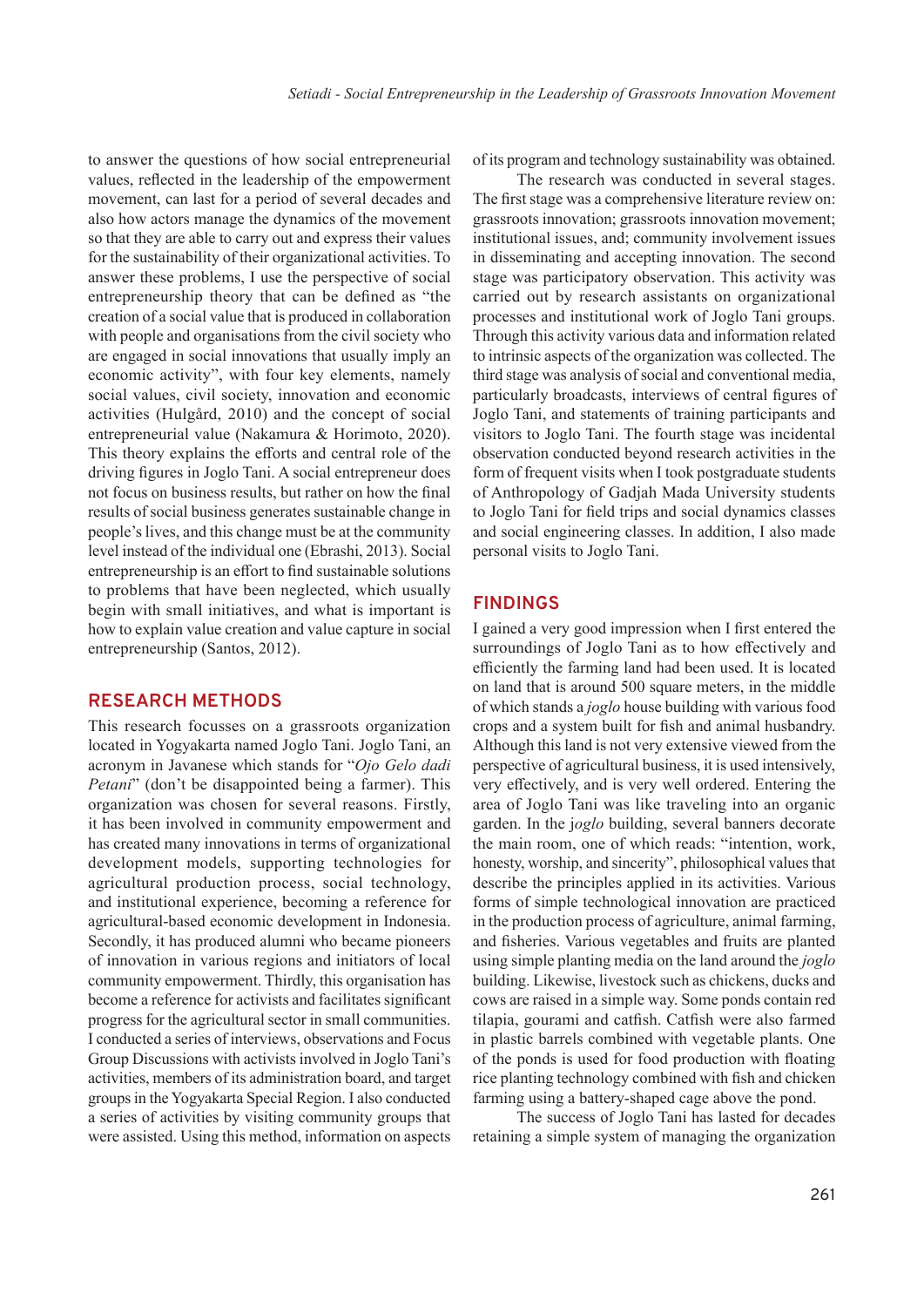and the environment. In its development, Joglo Tani has adopted an institutional management system that is unique and has been able to sustain the operation over a very long period of time. In general, this research found a model of organization, programs and activities that were very flexible, simple, adaptive to change and upheld the values of humanism. The principles of life based on Javanese values were firmly embedded in this organization. In keeping with grassroots organizations in general, this organizations was run well because of the existence of a driving force who had laid the foundation of its values.

#### **The Rise of Innovative Leadership**

One of the important factors in the development of Joglo Tani has been its leadership. Leadership in a grassroots innovation movement generally comes up naturally, is unpaid, it has work responsibilities, and is imbued with a passion in carrying out its functions (Gould & Malachowsky, 2013). The figure behind the establishment of Joglo, Tani, T.O. Suprapto fulfills these criteria. He founded and developed an organisation that he named Joglo Tani (*Ojo Gelo dadi Petani).* He was a sports teacher who was interested in developing agriculture since 1989, when he began to join farmers' groups in his village. Joglo Tani was established due to his care and concern for the condition of farmers. On a program with the theme of learning food self-sufficiency by Joglo Tani. T.O. Suprapto states:

> "Joglo Tani is a natural laboratory. A monument of the revival of Indonesian farmers with integrated agriculture. Therefore, in Joglo Tani there is a reality, facts, food crop agriculture integrated with horticulture, fisheries and animal farming…agriculture means human intervention in cultivation and, therefore, farming must operate with the philosophy: "Talesing widyo ayulat tinulat ing wigyo lan sembodo" (good hope is only achieved with consistent seriousness)... agriculture is not discussed, but carried out instead…."

He also explains the foundation and principles of technology in the development and cultivation of agriculture, including the philosophy that became the basis for the development of Joglo Tani's activities. In a YouTube video (MNCTV, 2014a) he explains the philosophy in developing agriculture and integrative cultivation technology:

> "(Dandang Gula, a Javanese song, is accompanying the interview …Lamun kaki, harso nandur

pari…)….Seven days in this place, seven days of dreams (or making plans), seven months of realizing it, and finally seven-year-old children will enjoy it. My fear is that when there is no generation that continues and manages our land, this land will be controlled by others, not even our nation, hence our young people become their coolies. So, this is my concern….Agriculture is cultivation.It cannot be separated from livestock. From the integration of animal farming and agriculture, from livestock waste in the form of solid or liquid manure, with some technology, the manure can become the initial capital of agriculture.... Agricultural waste could be the beginning of animal farming.... with the use of Cokro Manggilingan (spinning wheel) philosophy, ..wiji wutuh, wutah pecah, dadi wiji maneh (whole seeds, seeds break, become seeds again).."

T.O. Suprapto explains that Joglo Tani grew from a sense of concern seeing the condition of farmers in Indonesia who experienced six pressures, namely economic, natural, social, cultural, global or free market, as well as government policy pressure that did not favor farmers, so that farmers seemed to only be suffering in life (Syadiah, 2015). For this reason, he started with local food security, which he understood would be realized if there was family food security. Historically, the idea of establishing Joglo Tani did not happen in the blink of an eye. He said,

> "(When I was) in the farmers' group, I participated in a national Integrated Pest Management Field School program specifically for rice from 1989 to 1999. I was originally a participating farmer, and succeeded in becoming a guiding farmer and formed a Guiding Farmers' Association Yogyakarta. After the program ended, the Guiding Farmers held a discussion on IPM (Integrated Pest Management) for farmers in Yogyakarta. The meeting also invited representatives of 12 provinces other than Yogyakarta, which also received the training, namely: North Sumatra, West Sumatra, South Sumatra, Lampung, Banten, West Java, Central Java, East Java, West Nusa Tenggara, Bali and Sulawesi. In this discussion the farmers complained that the training program had not been able to reach all farmers throughout Indonesia".

The discussion forum, which was an informal activity, apparently had the power to mobilize people.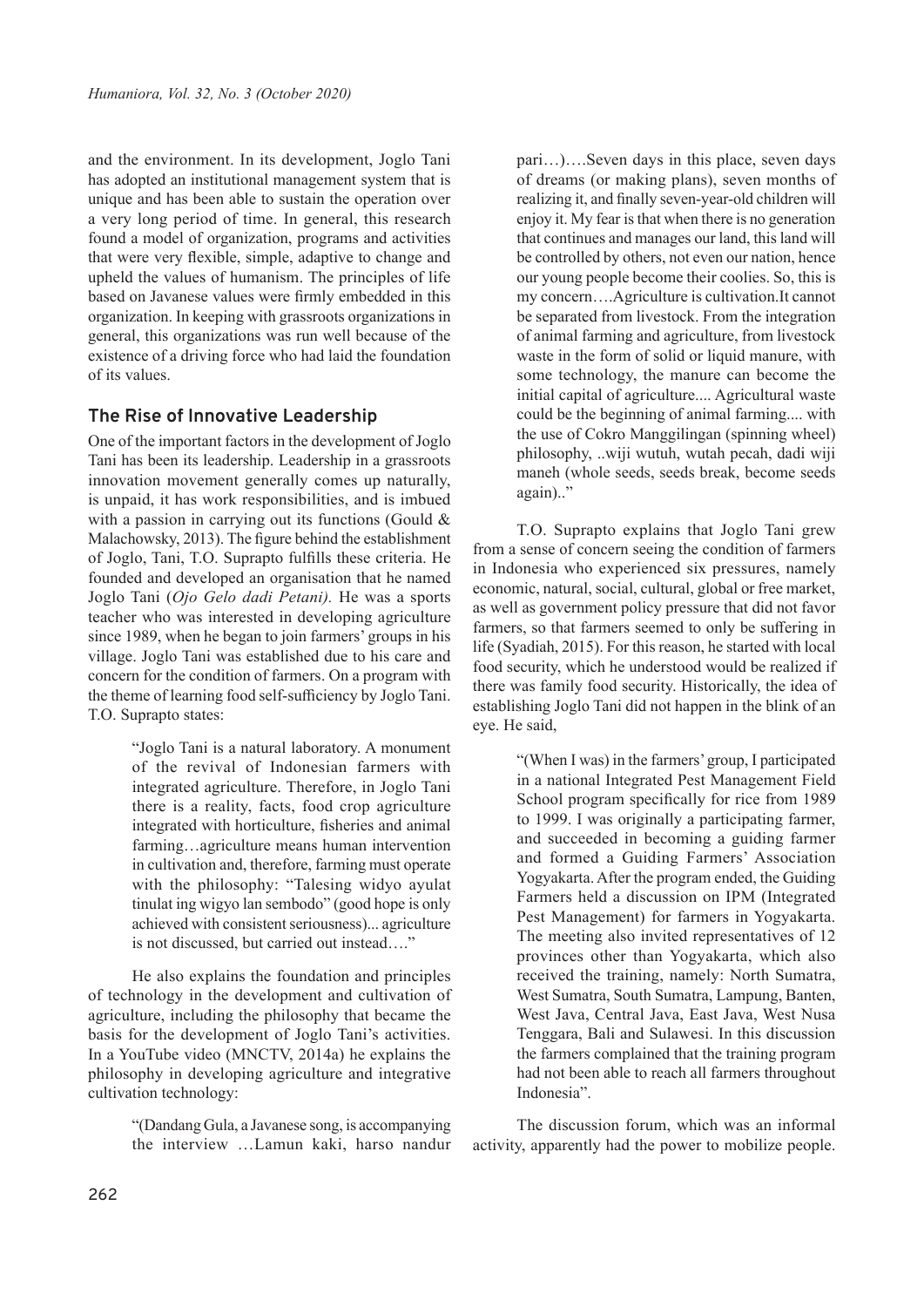From the discussion of the problems then arose a new independent project without government intervention because it did not have any funds to continue the program. The project was called Farmers Association for Integrated Pest Control). The project had 5 programs to be implemented, namely: 1) Integrated Pest Management Field School), 2) Farmer Science, a research conducted by farmers themselves, 3) Training for farmers based on gender because farming could also be done by women, 4) Internal and external advocacy, advocating for themselves and for other parties, 5) Field Support Management, which was a summary of the other four programs. These programs consistently became the core of Joglo Tani's activities (Sunarno, 2011).

There was a time when T.O. Suprapto gave up his job as a teacher and toured Indonesia to do coaching. It was very clear that voluntarism was one of the keys to the success of this group. He revealed, "But that's hard! I traveled around Indonesia but was not paid from 1999 to 2007. I was like a candle that illuminated the surroundings but then slowly it was gone.My family was falling apart. My child reminded me of that," he recalled. In the end, he decided to pioneer Joglo Tani with an integrated farming model. Joglo Tani also had the same goal, namely to form a farming community that could improve the skills, knowledge and income of farmers. Eventually, Joglo Tani became a training center for young farmers from various places in Indonesia.

#### **Social Technology Development**

The technology developed by Joglo Tani was appropriate, it was easily replicated, based on inexpensive materials (even from waste such as plastic bottles), simple, and always adaptive to users' needs. This technology is in harmony with the social concept of grassroots innovation or later known as social technology (Hilmi, 2012),which is often equated to the concept of frugal innovation (Meagher, 2018). He tried to find various simple innovations for the development of integrated agriculture. His activities as an activist involved in a grassroots innovation movement, showed the indicators of grassroots innovation development, including an attempt to develop innovation in the community (Smith, 2016), promoting further grassroots innovation and encouragement of local development (Ličen, et al., 2017). The developments he had carried out in science and technology at the grassroots level (Joshi, Chelliah, Sood, & Burdon, 2016), were able to provide solutions for sustainable development at the local level (Kanagasundram, Ng, B.-K., Wong, & Chandran, 2016). In addition, he also had fulfilled the criteria of having a trans-local grassroots network which enabled him to be proactive in building local resilience. The fundamental characteristic of the community where Joglo Tani grew, was socio-cultural cohesion, which enabled them to access local resources and legitimacy as well as the creation of social values in the community (Maxim Vlasov, 2018).

His activities strengthened his central position in the organization positioning him to bring about extraordinary achievements and also survive for decades. His innovations met the criteria for sustainability which involve several forms of collective behaviour and related network links (Leliveld & Knorringa, 2018), focusing on individuals as innovation agents (Kumar & Bhaduri, 2014; Leliveld & Knorringa, 2018; Bhaduri & Kumar, 2011). This is based on his capacity to internalize and ally organizational values:

> "T.O. Suprapto, the farmer from Sleman, Yogyakarta created what was later called 'common sense management'. His innovation was born in 1996. He named it SRI or System of Rice Intensification. In SRI, T.O. as he is often called, has applied the method of planting one tree, planting young, and planting shallow. This method was then also known to foreign countries. The T.O. method has proven to be successful in increasing agricultural yields and last but not least is environmentally friendly" (Liputan6, 2011).

To build this relationship, he applied five principles that Joglo Tani could develop not only within the organization but also outside it, such as in the community. Therefore, there were five principles that were applied, namely "intention, work, honesty, worship, and sincerity". Then, from the five principles it was expected that the local people or members of the local community could achieve a change in attitude, have understanding of and be skillful in both management and the development of production facilities. He had a view that if someone had mastered these basic principles, s/he would be able to apply in many aspects of human resources (HR), natural resources, community (social), physical, and financial issues. It becomes clear that in its management, the innovation process could be understood as adaptation and adoption of ideas, and, most critically, the process of how to use these ideas (Muok & Kingiri, 2015). It was not surprising that with this ability he received recognition from various parties, one of whom, MNCTV, made him an agricultural hero (MNCTV, 2014b).

The strength of Joglo Tani's innovativeness can be seen from the recognition and testimony of several training participants: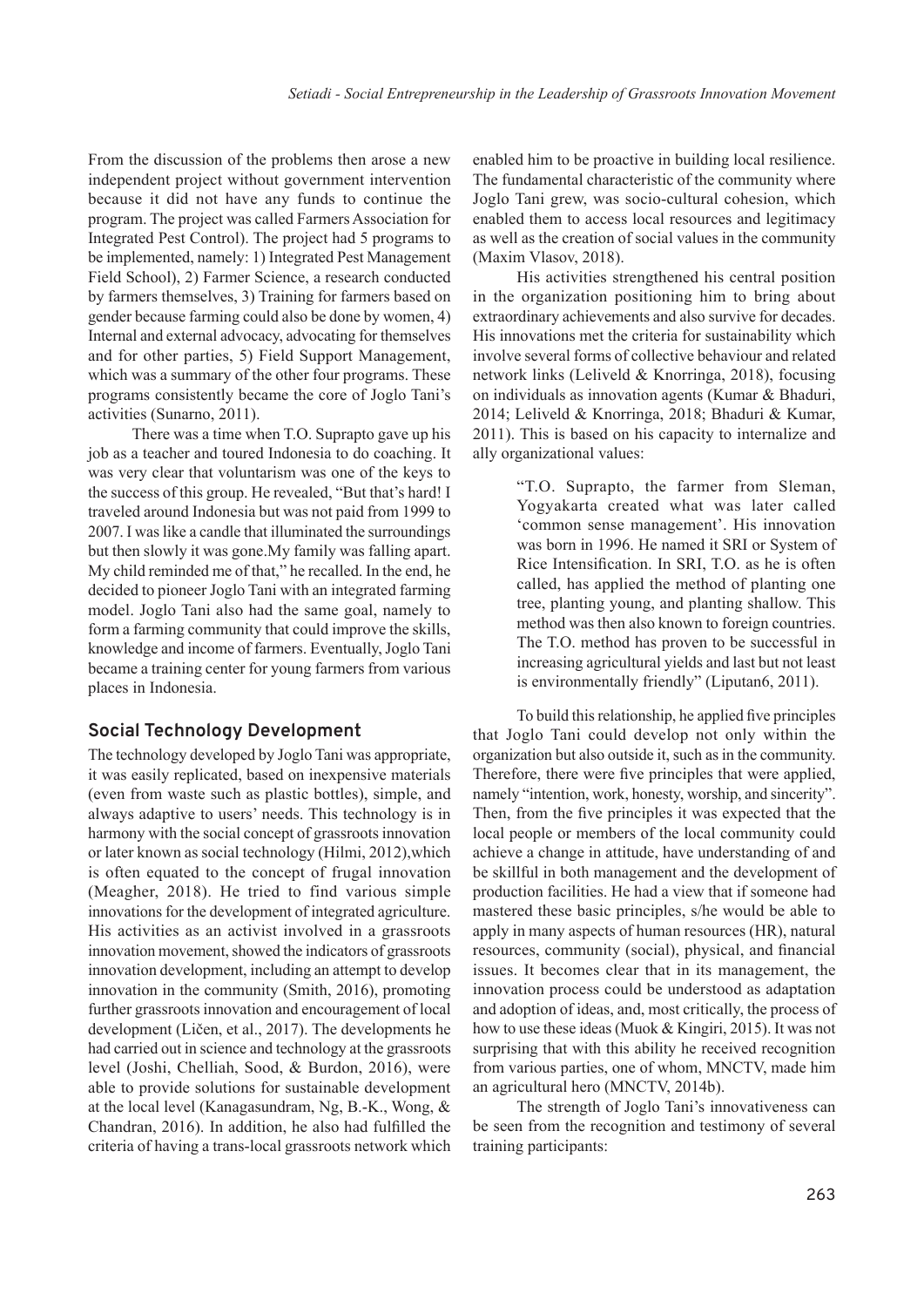"There is something great that we need to take from Joglo Tani, which is chaired by TO Suprapto; how can it be possible for just a farming community to be able to unite and accommodate hundreds of farmer groups in the surrounding area. Joglo Tani is able to bring farmers in the area to become authoratitive, independent and self-sufficient. With its group activities, Joglo Tani can unburden farmers from the Land and Building Tax, help educate their children to tertiary level, be able to pay administrators Rp650,000-Rp700,000/ month, control the price of agricultural production, produce 2 tonnes of granule organic fertilizer and liquid organic fertilizer 1,000 liters/month, produce organic rice, vegetables and fruits, and there are many more achievements by Joglo Tani which I have not written here. What is clear is that Joglo Tani is able to make farmers truly proud of their profession" (Maspary, 2011).

The strength of Joglo Tani is its ability to maintain values, such as implementing processes of critical learning in program implementation in the organization (Nirmala, Yukti, & Wahyono, 2020) which leads to sustainable programs, it's mean: stable and enduring. It is a proof that the power of technological innovation and social innovation is sustainable (Morrar, et.al., 2017). As an initiator, T.O. Suprapto had a strong vision in developing Joglo Tani. He stated the following:

> "..Agriculture is cultivation……a way of thinking. Engineering ability..., the ability to use media...for annual crops...food security condition, we meet the needs because we can afford to buy (things), (whereas) food self-sufficiency is the family's living needs that can be met because we plant, we harvest. The key to food self-reliance must start with one's own family. (We need to know) whether a family has dreams or not, has aspirations or not, to run a business or not, because being complicated, lazy will obviously become the main obstacles to independence. Independence is honesty, independence is struggle, independence is action. Therefore, in any cultivation, independence will never exist if the person concerned is always dependent and lazy. So, laziness will become the main obstacle. But diligence will be the key to independence….(we) will have physical and mental sufficiency..." (Bumiku satu TV, 2012).

From Suprapto's words, it appears his focus of effort is to encourage food self-sufficiency. Food self-

sufficiency is integrated with fertilizer sufficiency by creating simple social technology based on household waste such as vegetables and banana peels to create micro-organisms to decompose leaves. He also created anona bacteria from pineapple peel, 5% sugar and water. Through a one-week fermentation process it becomes liquid fertilizer. This is a very simple technology that was provided to other farmers and those who wanted to practice to replicate it. Although this method may still need to be scientifically verified, in practice, this knowledge has been applied to the management of agricultural systems in Joglo Tani. It is clear that he applied what was to realize the vision by applying the concept of replication or re-application of technology, which allowed full participation of local communities, and those who repeated various processes would see social technology achieving large-scale influence. According to (Jong & Fonseca, 2020), 're-application' of technology implies (a) an adequate reproduction for local space, b) appropriation by local population, and c) assessment of results of implementing it. The production of knowledge within the local communities involved was intended to be intensive and empowering. This model is certainly different from the various perspectives on social technology and social entrepreneurship, which see social technology as a diffusion of the results of innovation (artefact) through market power (Bhalchandra et al., 2010; Singh et al., 2009; Yagnick et al., 2019).

T.O. Suprapto showed in detail how simple technologies could be adopted and applied by farmers or people. He implemented what was meant by "social technology" (Kasavin, 2017) which implies a communicative activity of social entities at the level of organization, administration, social planning activities in the context of social construction of knowledge and reality. What was developed at Joglo Tani, technologies and concepts of independence, showed the existence of a frugal innovation concept, having affordability and accessibility, and serving to meet the special needs of lower socio-economic classes (Gupta, 2019).

# **Principles of Organization Development and Productive Business**

The logo of Joglo Tani has three heads depicted with small circles and three hearts drawn together. The meaning of the logo is a small head with a big heart. (i) creation, taste, intention. (ii) yesterday, now, tomorrow. (iii) mother, father, child, and (iv) heart, action, speech. It is also based on the philosophy taken from Ki Hajar Dewantara (i) *Ing ngarsa sing tuladha* (at the front there is an example), (ii) *ing madya mangun karsa* (motivating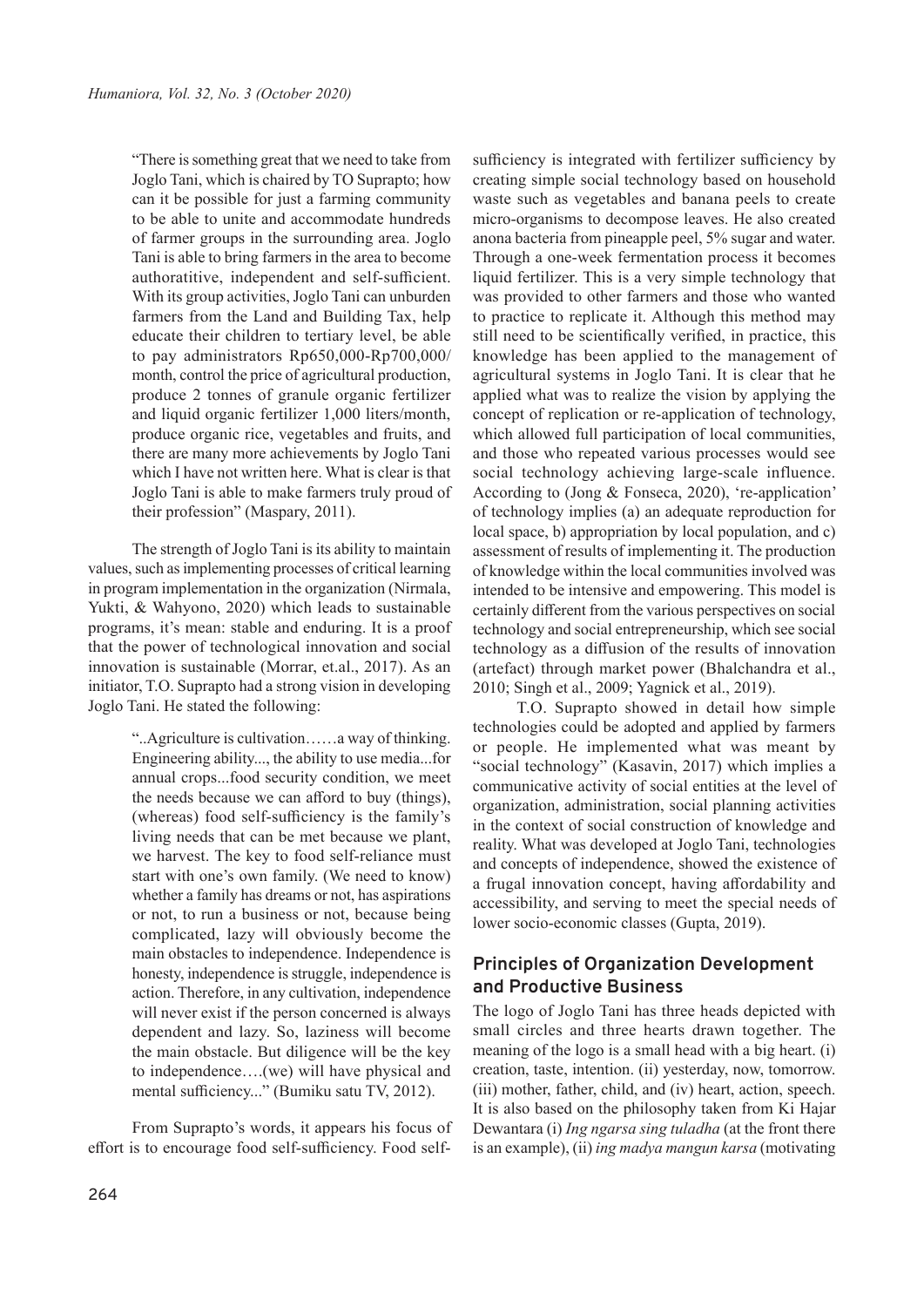from within), (iii) *tut wuri handayani* (influencing from behind). That is the meaning implied by the logo of Joglo Tani, which is all taken from the Javanese philosophy that Pak TO liked.

> "So, the heart, the brain, and the speech must become one, because 'raga warege merga sega' (the energy of the body comes from rice (food)), 'yen sukmo warege mergo dongo' (the energy of the soul comes from prayer). That is a philosophy that I have always held. And in my opinion, life is for worship. If you haven't died yet you won't find life" (T.O. Suprapto).

Joglo Tani has made a concept of 'success' that is not centered on individuals but on many people instead. Organization development though cannot be separated from the existence of various obstacles. To overcome this, he relied on the value of cause and effect.

> "I have always held on to the palsing sidyo ayu tinurat ing witnya lan sembada which means good hope will only be realized with sincerity that is consistent with the law of cause and effect. I return everything to effort and prayer" (T.O. Suprapto).

Understanding the management of obstacles based on relevant principles can lead to further discussion of grassroots innovation that is not merely material in the form of what is commonly described by the concept of innovation but it can also be in the form of intangible things such as organizational systems, conflict management, or even culture itself.

Produce is marketed by students at Joglo Tani but it is not about maximising individual profit but rather to create a sustainable form for a family unit which can produce surplus for the market. During a field trip with an Anthropology graduate student, I met apprentice students from SMKN 1 Naggulan (vocational high school), Kulonprogo. A total of 13 students of grade 11 were apprenticed for 6 months in Joglo Tani. They did a variety of things, including making a garden, planting vegetables such as spinach, chili, leeks, chives, and also managing the farm. Children were taught to make a thematic farming activity that was "Sustainable Food Barn Area". The core activity concerned how to maximize land use in order to support a family so that it could become a daily food source. Organic morning glory had been harvested and sold to some stalls at Rp 1,000 for each bundle. Each apprentice student was assigned to make a report after completing the apprenticeship. They made a garden from scratch and also made a fishpond. Activities were carried out around Joglo Tani and in the surrounding rice fields. The apprentices were given various training on organic farming.

In developing a business, Joglo Tani applies a principle profit for everyone. for example, economic benefits. Joglo Tani produces duck eggs on a regular basis that were purchased daily by *martabak* (savoury pancake) sellers, herb sellers, and *gudeg* (jackfruit) sellers. In addition, there were also wholesalers who purchased eggs there. Duck eggs were sold for Rp 2,200-Rp 2,300/per egg, depending on their size. Joglo Tani left the needs of accommodation and food for the trainees in the hands of the local community. The local residents provided their houses as homestays for trainees. It was from selling produce they got an abundance of income from the training programs. Joglo Tani is a non-profit organization, however the training activities have an economic impact on both participants and the surrounding community.

Extensive network development was carried out by T.O. Suprapto and Joglo Tani groups. According to him, Kampung Juragan was being developed in Bogor. This community was intended for former Indonesian migrant workers in Hong Kong and were unemployed. There were around 150 hectares of land on Mount Salak, 20 hectares of which was being used for the residence of 1200 families and 130 hectares for integrated agricultural land. These efforts were the embodiment of the strengths of the 4 pillars developed in Joglo Tani, which were "all who are active in Joglo Tani must be strong in their religion, healthy in terms of economy, good behavior and culture, and occupations. People of productive age must create work and be ready for education since science is everywhere."

## **Appropriation by Local Population**

A community-based approach has the advantage of being able to articulate the voice of the local community, and unique representation and contribution of local communities into the self-design and adaptation to various mechanisms for the sustainable use of resources. Local initiatives are effective in improving human wellbeing (Shukla & Sinclair, 2010). Social movements and grassroots are concerned more about empowering local communities and increasing the potential of indigenous communities to innovate (Pansera & Martinez, 2017).

Embracing a food self-sufficiency movement by the community cannot be done without considerable effort. Currently Joglo Tani is targeting young people to be taught to become activists of food self-sufficiency. In collaboration with a government ministry, Joglo Tani held the Garda Mapan (Youth Movement of Food Self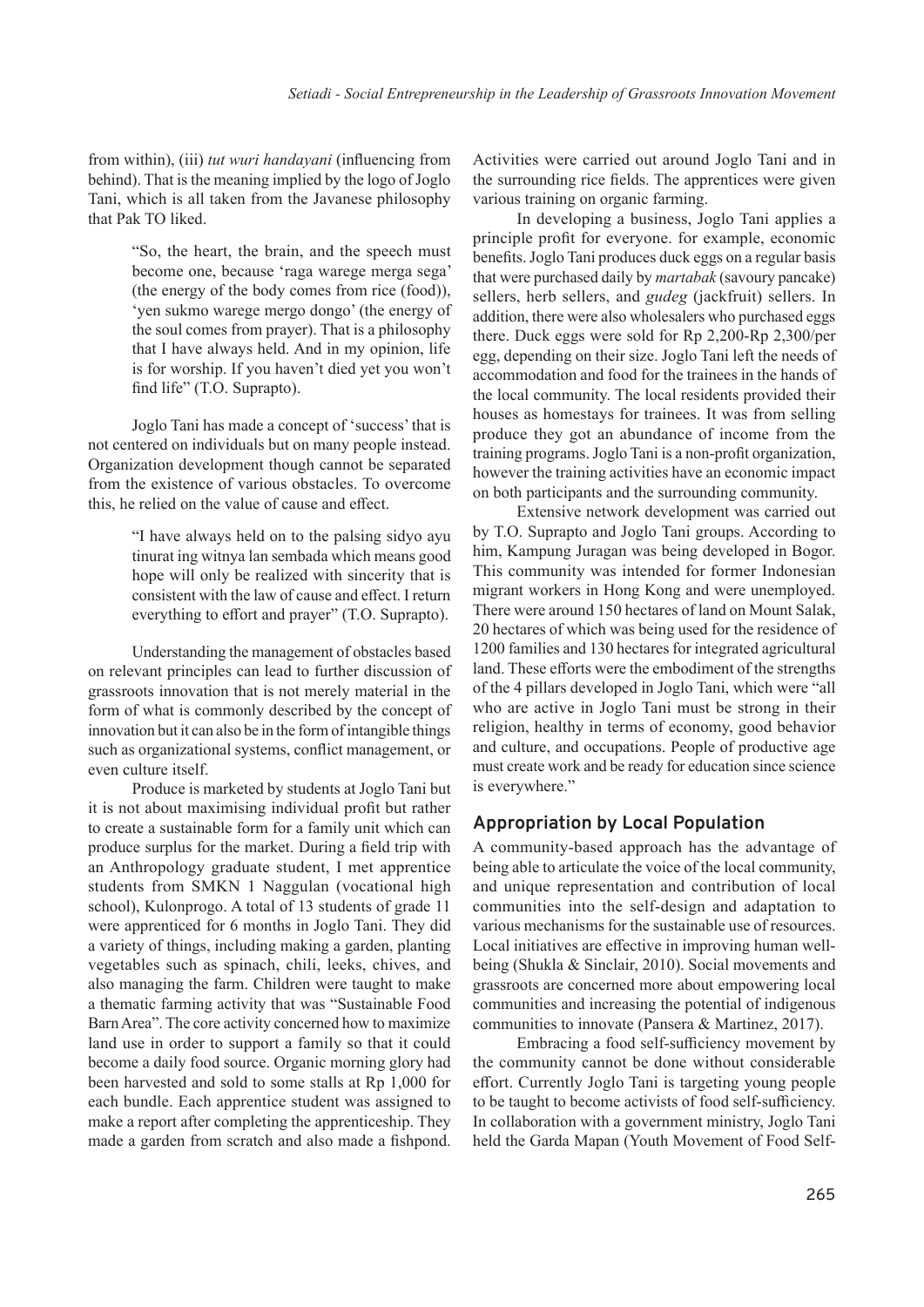Sufficiency) program which is now in its third year. Mr. T.O. Suprapto explained:

> "The program selected 1,500 people each year to get 15 people to be trained to become members of the Garda Mapan. From 13 to 30 May, 2019 these participants were trained in Joglo Tani, Godean, and they were expected to become reliable farmers. What was obtained from the learning was then applied in their respective villages. Participants returning to their villages were provided with a 2,500 square meters of rented land, including infrastructure. This program was later upgraded to the Youth Entrepreneurship Center. After conducting individual cultivation, they had to develop it with other groups, it could be 2, 3 or 4 groups, as a business unit. Nursery, production, post-harvest units to marketing" (Interview with T.O. Suprapto).

Institutionally, Joglo Tani continues to grow and develop itself. The organization also collaborated with the Department of Agriculture by developing the Lumbung Mataraman program in Yogyakarta. There were five regions of development and would continue to develop until it reaches 21 regions or development points. At present, Joglo Tani has become an educational activity. Communication is done remotely and consultation is done by telephone. The support of the local government was also provided in the form of three hectares of land given as village property which was handed over to be developed into a tourist village. Institutional capital development continued to be done in line with the increasingly strong need for various implementation activities. The land that is currently in use is still rented land. In the future, the activity will move to an area of 3,000 meters owned by one of the training participants. Interviews with training participants showed their success in developing agriculture.

> "I was Mr. T.O. Suprapto's driver. I came with him here and there and became inspired to develop a business. Of course, with his permission. Now I own many businesses in agriculture. Developing the manufacture of organic liquid fertilizer, fertilizer powder and fertilizer tablets. My fertilizer is excellent because it only needs one-time fertilization for three harvest times. The price of 1 liter of liquid fertilizer is Rp90,000. It is made of rabbit urine. This business has been able to produce 17,000 liters of liquid fertilizer per month. Fertilizer making is not the only business

(I have). I am also engaged in the provision of superior baby rabbits, tilapia fish farming, produce trade, and agricultural training. Everyone is welcomed to have training here for free. For one, two or three weeks. After that, please go home and practice it at home. Produce food so that we are self-sufficient. I am also a regular training resource at the Sleman Regency Agriculture Office. I can provide sufficient salary for workers involved in this business. I give a bonus of Rp 6,500,000 per month plus the provincial minimum wage to a worker whose job is fermenting fertilizer. This worker is only a junior high school graduate" (Interview with Han).

The development of businesses owned by the training participants in fact even had a large business turnover. This is another fact of the success of Joglo Tani. It provides an illustration of the fact that Joglo farmers have been able to produce new social entrepreneurs. This is similar to what happens in the natural batik production process, in which a person who is initially merely a worker can become an owner (Handayani, Widhi; Kristijanto, Augustinus IGN and Hunga, 2018). It's just that in Joglo Tani people had to become "foster children" before becoming owners.

An organizational philosophy from which the principle of "education for all" arose seemed to be another characteristic of Joglo Tani. It was explicitly shown by strong recognition from the following element of civil society. The practice of the grassroots movement by Joglo Tani gives a strong message that bottom-up activities can be carried out and have an extraordinary impact both at the level of individual, family, and local community. These practices are ones that seek to fight the dominance of mainstream innovation. Joglo Tani's activities aim to build and promote alternative food supply systems to enable more sustainable forms of production and consumption at the local level. This is in line with what is meant as a co-evolution of social-technical innovation as a potential source of new ideas and solutions (Seyfang & Longhurst, 2016).

Joglo Tani has transformed into a movement that is deeply rooted without a complicated organizing model. It represents what characterizes the grassroots movement while breaking down negative opinions about the grassroots innovation movement. The first perspective is local ingenuity, which focuses on local groups or individual investors. The emphasis here is on people who innovate for themselves and their communities, a process that can utilize traditional knowledge. The second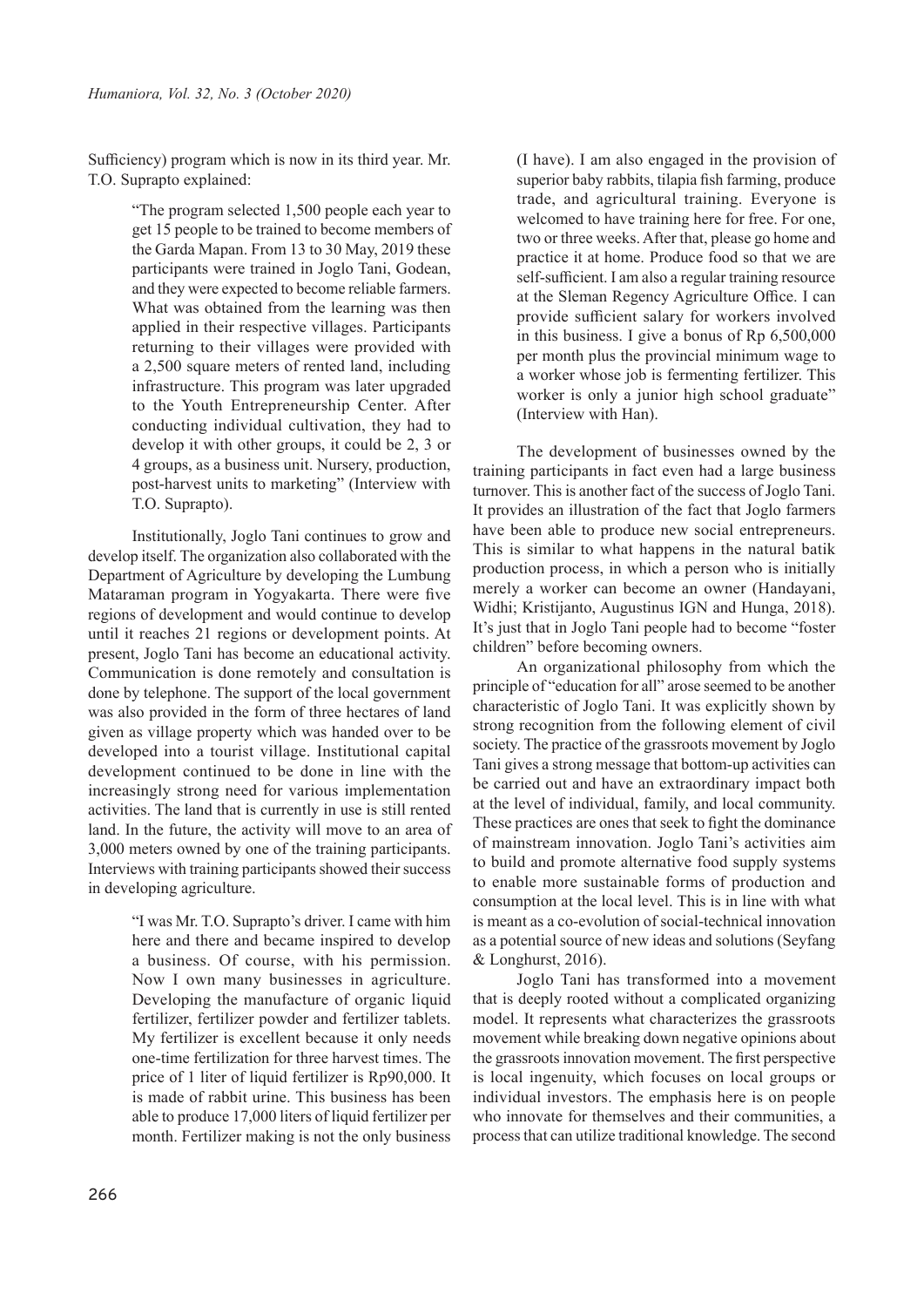perspective relates to local empowerment, which gives results when communities and technology developers interact, creating local groups that adopt and benefit from the technology (Lange & Bürkner, 2018). The third perspective focuses on how grassroots innovation is sometimes seen as second class compared to innovations that channel scientific activities in the eyes of those who control capital (Muok & Kingiri, 2015).

#### **CONCLUSION**

This research shows that the important role that Joglo Tani has played for almost 30 years is due to the social entrepreneurship of its founder, the flexible nature of organizing activities and their ability to improve program and technology appropriations by individuals and communities so that they are able to take root and are very adaptive to change. Another aspect is that Joglo Tani is able to take advantage of the momentum of agricultural development. They place themselves in the right position on the map of rural social movements. This study strengthens the conclusion that social entrepreneurship develops because of the existence of resource-rich actors to shape their legitimacy discourse by self-reflexive way. (Nicholls, 2012).

In order for grassroots innovation to be more effective in changing the socio-economic environment of the people involved, policymakers must recognize that those innovators at the grassroots level must be seen as figures who have produced valuable knowledge utilising priceless experience for solving local problems. Policy interventions can be enhanced in a number of ways, namely respecting diversity of grassroots innovation, facilitating local knowledge production processes, providing resources and space for local community involvement.

Referring to the Joglo Tani development experience, the success of informal leadership in the development, production and reproduction processes, and the provision of social space for the adoption process by local communities for values, technology, and various innovations have become determinant factors of the sustainability of this organization. On the other hand, Joglo Tani's experience proves that the role of government stakeholders in influencing the formation and appropriation of values (Hill, Kothari, & Shea, 2010) (Hill, Kothari, & Shea, 2010) is very important for the impact outreach of the existence of programs from the local level to the national level. The nature of voluntarism as the basis of the development of Joglo Tani remains an internal force which is the main pillar of success. This aspect may require systematic and ongoing efforts if the achievements of Joglo Tani will be used as a model.

#### **ACKNOWLEDGEMENTS**

I would like to extend my sincere gratitude to Duwiningsih, Muhammad Kautsar and Kania who had hugely supported the data collection in this research as a research assistant. I would also like to thank the Department of Anthropology of the Faculty of Cultural Science for providing department research funding with contract number: 012 / Dep.Ant / 2019 and to Adwidya Susila Yoga for the administrative support and preparation for publication as well.

#### **REFERENCES**

- Amrullah, E. R., Ishida, A., Pullaila, A., & Rusyiana, A. (2019). Who suffers from food insecurity in Indonesia? *International Journal of Social Economics*, *46*(10), 1186–1197. https://doi.org/10.1108/IJSE-03-2019- 0196
- Ardhian, D., Adiwibowo, S., & Sri Wahyuni, E. (2016). NGO's Roles and Strategies in the Environmental Politic Arena. *Sodality: Jurnal Sosiologi Pedesaan*, *4*(3), 211–216. https://doi.org/10.22500/sodality. v4i3.14429
- Ashari, N., Saptana, N., & Purwantini, T. B. (2016). Potensi dan Prospek Pemanfaatan Lahan Pekarangan untuk Mendukung Ketahanan Pangan. *Forum Penelitian Agro Ekonomi*, *30*(1), 13. https://doi.org/10.21082/ fae.v30n1.2012.13-30
- Bhaduri, S., & Kumar, H. (2011). Extrinsic and intrinsic motivations to innovate: Tracing the motivation of "grassroot" innovators in India. *Mind and Society*, *10*(1), 27–55. https://doi.org/10.1007/s11299-010- 0081-2
- Bhalchandra, P. U., Khamitkar, S. D., Deshmukh, N. K., Lokhande, S. N., Phulari, S. S., & Rathod, R. P. (2010). *ICT for rural developments: A review of lessons*. 138–142. Retrieved from https://www.scopus.com/ inward/record.uri?eid=2-s2.0-79955129001&partner ID=40&md5=a3f3a3e2519cfaa2533c3012b59914ba
- Castro-Arce, K., & Vanclay, F. (2020). Transformative social innovation for sustainable rural development: An analytical framework to assist community-based initiatives. *Journal of Rural Studies*, *74*(November), 45–54. https://doi.org/10.1016/j.jrurstud.2019.11.010
- Coppock, D. L., & Desta, S. (2013). Collective action, innovation, and wealth generation among settled pastoral women in Northern Kenya. *Rangeland Ecology and Management*, *66*(1), 95–105. https:// doi.org/10.2111/REM-D-11-00211.1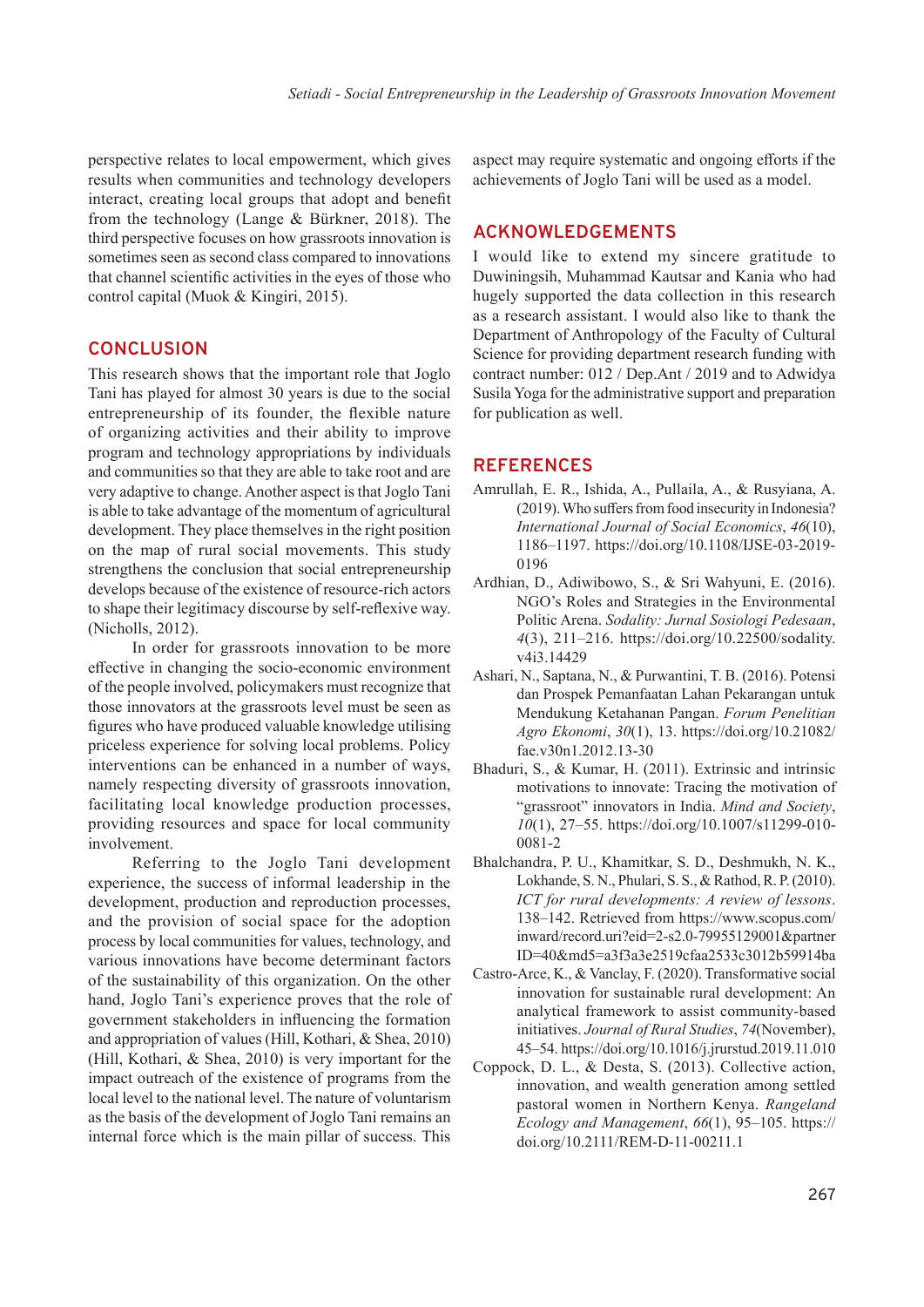- D'Souza, K. C. (1984). Organizations as agents of social change. *Vikalpa: The Journal for Decision Makers*, *9*(3), 233–248. https://doi. org/10.1177/0256090919840306
- De Keersmaecker, A., Kandachar, P., Parmar, V., Vandenbempt, K., & Baelus, C. (2013). Factors Influencing an Upscaling Process of Grassroots Innovations: Preliminary Evidence From India. *Proceedings of the 8th European Conference on Innovation and Entrepreneurship, Vol 2*, (Monaghan 2009), 705–714.
- Dewan Ketahanan Pangan (2009). Kebijakan Umum Ketahanan Pangan 2006 – 2009. *Gizi Dan Pangan*, *1*(1), 57–63.
- Ebrashi, R. El. (2013). Social entrepreneurship theory and sustainable social impact. *Social Responsibility Journal*, *9*(2), 188–209. https://doi.org/10.1108/ SRJ-07-2011-0013
- Ghiso, Maria Paula, Campano, Gerald and Simon, R. (2013). Grassroots Inquiry: Reconsidering the Location of Innovation. *Language Arts*, *91*(2), 105–114.
- Gould, S., & Malachowsky, J. (2013). Why Invest in Grassroots Leadership Development? In *Grassroots Leadership Development:A Guide for Grassroots Leaders, Support Organizations, and Funders* (pp.  $8-11$ ).
- Hargreaves, T., Hielscher, S., Seyfang, G., & Smith, A. (2013). Grassroots innovations in community energy: The role of intermediaries in niche development. *Global Environmental Change*, *23*(5), 868–880. https://doi.org/10.1016/j.gloenvcha.2013.02.008
- Hill, T. L., Kothari, T. H., & Shea, M. (2010). Patterns of meaning in the social entrepreneurship literature: A research platform. *Journal of Social Entrepreneurship*, *1*(1), 5–31. https://doi. org/10.1080/19420670903442079
- Hilmi, M. F. (2012). Grassroots Innovation from the Bottom of the Pyramid. *Current Opinion in Creativity, Innovation and Entrepreneurship*, *1*(2), 1–3. https:// doi.org/10.11565/cuocient.v1i2.5
- Hoppe, T., Graf, A., Warbroek, B., Lammers, I., & Lepping, I. (2015). Local governments supporting local energy initiatives: Lessons from the best practices of Saerbeck (Germany) and Lochem (The Netherlands). *Sustainability (Switzerland)*, *7*(2), 1900–1931. https://doi.org/10.3390/su7021900
- Hulgård, L. (2010). Discourses of social entrepreneurship– Variations of the same theme? In *SE Field*. Retrieved from http://base.socioeco.org/docs/wp\_10-01\_hulg\_ rd\_\_web\_.pdf%5Cnhttp://www.emes.net/site/wpcontent/uploads/WP\_10-01\_Hulgaard\_\_web\_.pdf
- Joshi, R. G., Chelliah, J., Sood, S., & Burdon, S. (2016). Nature and spirit of exchange and interpersonal relationships fostering grassroots innovations. *The*

*Journal of Developing Areas*, *50*(6), 399–409. https:// doi.org/10.1353/jda.2016.0124

- Kanagasundram, Ng, B.-K., T., Wong, C.-Y., & Chandran, V. G. R. (2016). Innovation for inclusive development in Southeast Asia: the roles of regional coordination mechanisms. *Pacific Review*, *29*(4), 573–602. https:// doi.org/10.1080/09512748.2015.1022590
- Kumar, H., & Bhaduri, S. (2014). Jugaad to grassroot innovations: Understanding the landscape of the informal sector innovations in India. *African Journal of Science, Technology, Innovation and Development*, *6*(1), 13–22. https://doi.org/10.1080/20421338.20 14.895481
- Laforge, J. M. L., Anderson, C. R., & McLachlan, S. M. (2017). Governments, grassroots, and the struggle for local food systems: containing, coopting, contesting and collaborating. *Agriculture and Human Values*, *34*(3), 663–681. https://doi.org/10.1007/s10460-016- 9765-5
- Lange, B., & Bürkner, H. J. (2018). Open workshops as sites of innovative socio-economic practices: approaching urban post-growth by assemblage theory. *Local Environment*, *23*(7), 680–696. https://doi.org/10.1 080/13549839.2017.1418305
- Lee, Salam. U. Fullerton, V. Kranstz, Yusuf. Y. and Henstridge, M. (2018). *Indonesia Case Study : Rapid Technological Change - Challenges and Opportunities Final Report* (Vol. 8). Oxford UK.
- Lehner, A.-C., Koldewey, C., & Gausemeier, J. (2018). Approach for a Pattern-Based Development of Frugal Innovations. *Technology Innovation Management Review*, *8*(4), 14–27. https://doi.org/10.22215/ timreview/1149
- Leliveld, A., & Knorringa, P. (2018). Frugal Innovation and Development Research. *European Journal of Development Research*, *30*(1), 1–16. https://doi. org/10.1057/s41287-017-0121-4
- Ličen, N., Findeisen, D., & Fakin Bajec, J. (2017). Communities of practice as a methodology for grassroots innovation in sustainable adult education. *Andragoška Spoznanja*, *23*(1), 23–39. https://doi. org/10.4312/as.23.1.23-39
- Liputan6 (2011). T.O Suprapto Lahirkan Konsep Joglo Tani News Liputan6.com. Retrieved September 21, 2020, from https://www.liputan6.com/news/read/332786/ to-suprapto-lahirkan-konsep-joglo-tani
- Magnusson, D. (2018). Going back to the roots: the fourth generation of Swedish eco-villages. *Scottish Geographical Journal*, *134*(3–4), 122–140. https:// doi.org/10.1080/14702541.2018.1465199
- Magnusson, D., & Palm, J. (2019). Come together-the development of Swedish energy communities. *Sustainability (Switzerland)*, *11*(4), 1–19. https:// doi.org/10.3390/su11041056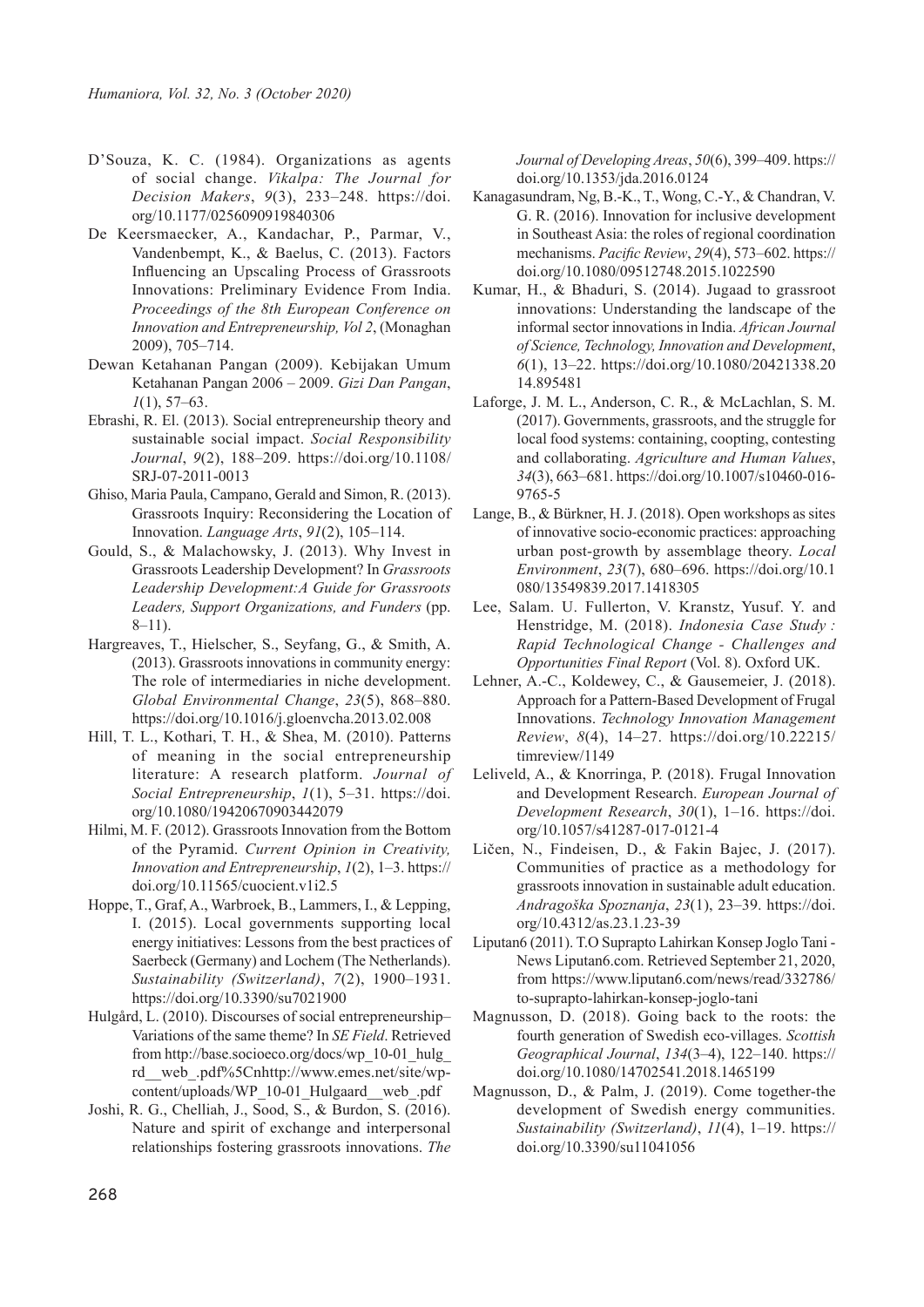- Martiskainen, M., Heiskanen, E., & Speciale, G. (2018). Community energy initiatives to alleviate fuel poverty: the material politics of Energy Cafés. *Local Environment*, *23*(1), 20–35. https://doi.org/10.1080/ 13549839.2017.1382459
- Maspary (2011). Ada Apa di Joglo Tani. Retrieved September 21, 2020, from http://www.gerbangpertanian. com/2011/04/ada-apa-di-joglo-tani.html
- Maxim Vlasov, K. J. B. and Z. V. D. (2018). Entrepreneurship for resilience: embeddedness in place and in translocal grassroots networks. *Journal of Enterprising Communities: People and Places in the Global Economy*, *12*(3), 374–394.
- Meagher, K. (2018). Cannibalizing the Informal Economy: Frugal Innovation and Economic Inclusion in Africa. *European Journal of Development Research*, *30*(1), 17–33. https://doi.org/10.1057/s41287-017-0113-4
- MNCTV (2014a). T.O Suprapto " Pembina Joglo Tani " MNCTV Pahlawan Untuk Indonesia 2014 - YouTube. Retrieved September 22, 2020, from https://www. youtube.com/watch?v=GmpxVOOVPiE
- MNCTV (2014b). T.O Suprapto " Pembina Joglo Tani " MNCTV Pahlawan Untuk Indonesia 2014 - YouTube. Retrieved September 21, 2020, from https://www. youtube.com/watch?v=GmpxVOOVPiE
- Morrar, Rabeh, Arman, Husam and Mousa, S. (2017). the Fourth Industrial Revolution (Industry 4.0) a Social Innovation Perspective. *Technology Innovation Management Review*, *7*(11), 12–21. https://doi. org/10.25073/0866-773x/97
- Muok, B. O., & Kingiri, A. (2015). The role of civil society organizations in low-carbon innovation in Kenya. *Innovation and Development*, *5*(2), 207–223. https:// doi.org/10.1080/2157930X.2015.1064558
- Nakamura, Y. T., & Horimoto, M. (2020). A Conceptual Framework for Developing Women Social Entrepreneurs in Japan. *Advances in Developing Human Resources*, *22*(2), 164–175. https://doi. org/10.1177/1523422320907046
- Nicholls A. (2012) Postscript: The Legitimacy of Social Entrepreneurship: Reflexive Isomorphism in a Pre-paradigmatic Field. In Gidron B., Hasenfeld Y. (eds) *Social Enterprises,* pp. 222- 247. London: Palgrave Macmillan. https://doi. org/10.1057/9781137035301\_11
- Nirmala, C., Yukti, D., & Wahyono, S. B. (2020). Proses pembelajaran dalam komunitas Joglo Tani. *Jurnal Inovasi Teknologi Pendidikan*, *7*(1), 34–41.
- Nolden, C. (2013). Governing community energy-Feedin tariffs and the development of community wind energy schemes in the United Kingdom and Germany. *Energy Policy*, *63*, 543–552. https://doi. org/10.1016/j.enpol.2013.08.050
- Obie, M., Yusuf, I. D. S., & Sumai, S. (2019). Empowerment

of Palm Sugar Peasants at the Forest Edge of Bogani Nani Wartabone National Park, Indonesia: A Study of Problems, Local Potentials, and Priority Ideas Towards Empowered Community. *Environment and Natural Resources Research*, *9*(1), 77–90. https://doi. org/10.5539/enrr.v9n1p77

- Pansera, M., & Martinez, F. (2017). Innovation for development and poverty reduction: an integrative literature review. *Journal of Management Development*, *36*(1), 2–13. https://doi.org/10.1108/ JMD-02-2015-0013
- Ross, T., Mitchell, V. A., & May, A. J. (2012). Bottom-up grassroots innovation in transport: Motivations, barriers and enablers. *Transportation Planning and Technology*, *35*(4), 469–489. https://doi.org/10.108 0/03081060.2012.680820
- Santos, F. M. (2012). A Positive Theory of Social Entrepreneurship. *Journal of Business Ethics*, *111*(3), 335–351. https://doi.org/10.1007/s10551-012-1413- 4
- Schillo, R. S., & Robinson, R. M. (2017). Inclusive Innovation in Developed Countries: The Who, What, Why, and How. *Technology Innovation Management Review*, *7*(7), 34–46. Retrieved from https://timreview.ca/sites/default/files/article\_PDF/ SchilloRobinson\_TIMReview\_July2017.pdf
- Seyfang, G., & Longhurst, N. (2016). What influences the diffusion of grassroots innovations for sustainability? Investigating community currency niches. *Technology Analysis and Strategic Management*, *28*(1), 1–23. https://doi.org/10.1080/09537325.2015.1063603
- Seyfang, G., & Smith, A. (2007). Grassroots innovations for sustainable development: Towards a new research and policy agenda. *Environmental Politics*, *16*(4), 584– 603. https://doi.org/10.1080/09644010701419121
- Shukla, S. R., & Sinclair, A. J. (2010). Strategies for self-organization: Learning from a village-level community-based conservation initiative in India. *Human Ecology*, *38*(2), 205–215. https://doi. org/10.1007/s10745-010-9301-y
- Singh, R. K., Singh, H. N., Singh, V. N., Singh, A., Singh, S., Singh, N., & Singh, A. (2009). Helping farmers adapt to climate change : The NEFORD way. *Indian Journal of Genetics and Plant Breeding*, *69*(4), 319–324. Retrieved from https://www.scopus.com/ inward/record.uri?eid=2-s2.0-80053042707&partner ID=40&md5=5515181eec1140d3aaea12f80c712533
- Smith, A. (2016). Alternative technology niches and sustainable development. *Innovation: Management, Policy and Practice*, *18*(4), 468–484. https://doi.org /10.1080/14479338.2016.1265047
- Smith, A., Fressoli, M., & Thomas, H. (2014). Grassroots innovation movements: Challenges and contributions. *Journal of Cleaner Production*, *63*, 114–124. https://